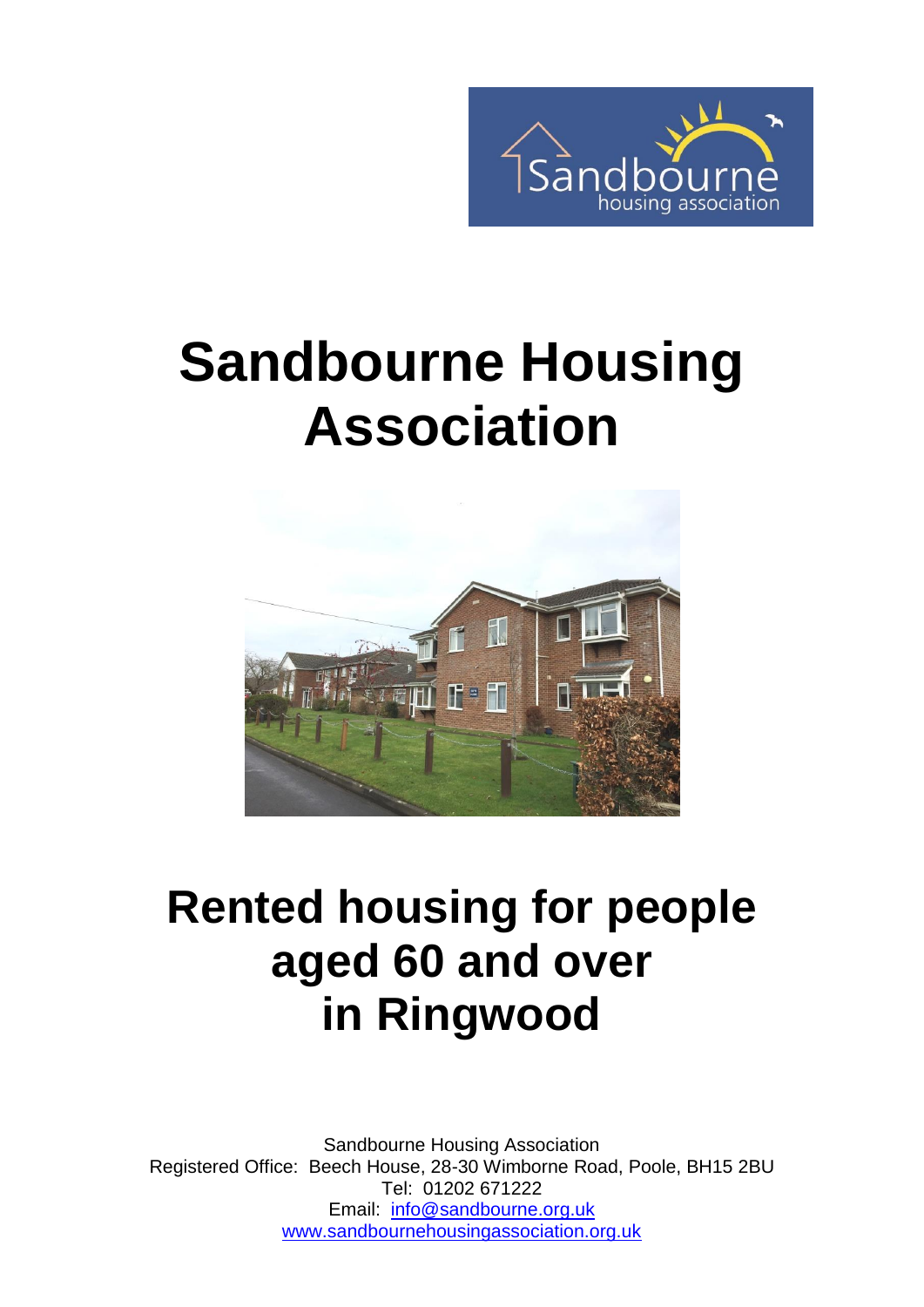## **About Sandbourne Housing Association**

We are a non-profit making registered provider (housing association) with charitable status. Our office is based in Poole and we provide general, leasehold and shared ownership housing, together with housing for older people, across Poole, Wimborne, Bournemouth and Ringwood.

Our rented housing, specifically designated for people aged 60 and over, is only available in Bournemouth and Ringwood. This leaflet will just cover our properties in Ringwood for those aged 60 and over.

#### **Rented housing properties (60+ years old)**

This is the term used for what used to be called 'Sheltered Housing for the Elderly' and then 'HOPS (Housing for Older People with some Support facilities)'.

For our 60+ properties our aim is to provide good quality accommodation to people, aged 60 years or over, who need it, at a cost they can afford, who don't have the means to secure suitable accommodation themselves, and who have a local connection within the Parish of Ringwood's administrative area.

Our 42 flats and three bungalows for rent in Ringwood are designed for independent living and we do not have wardens/scheme managers/resident managers/support staff on site. Residents make their own arrangements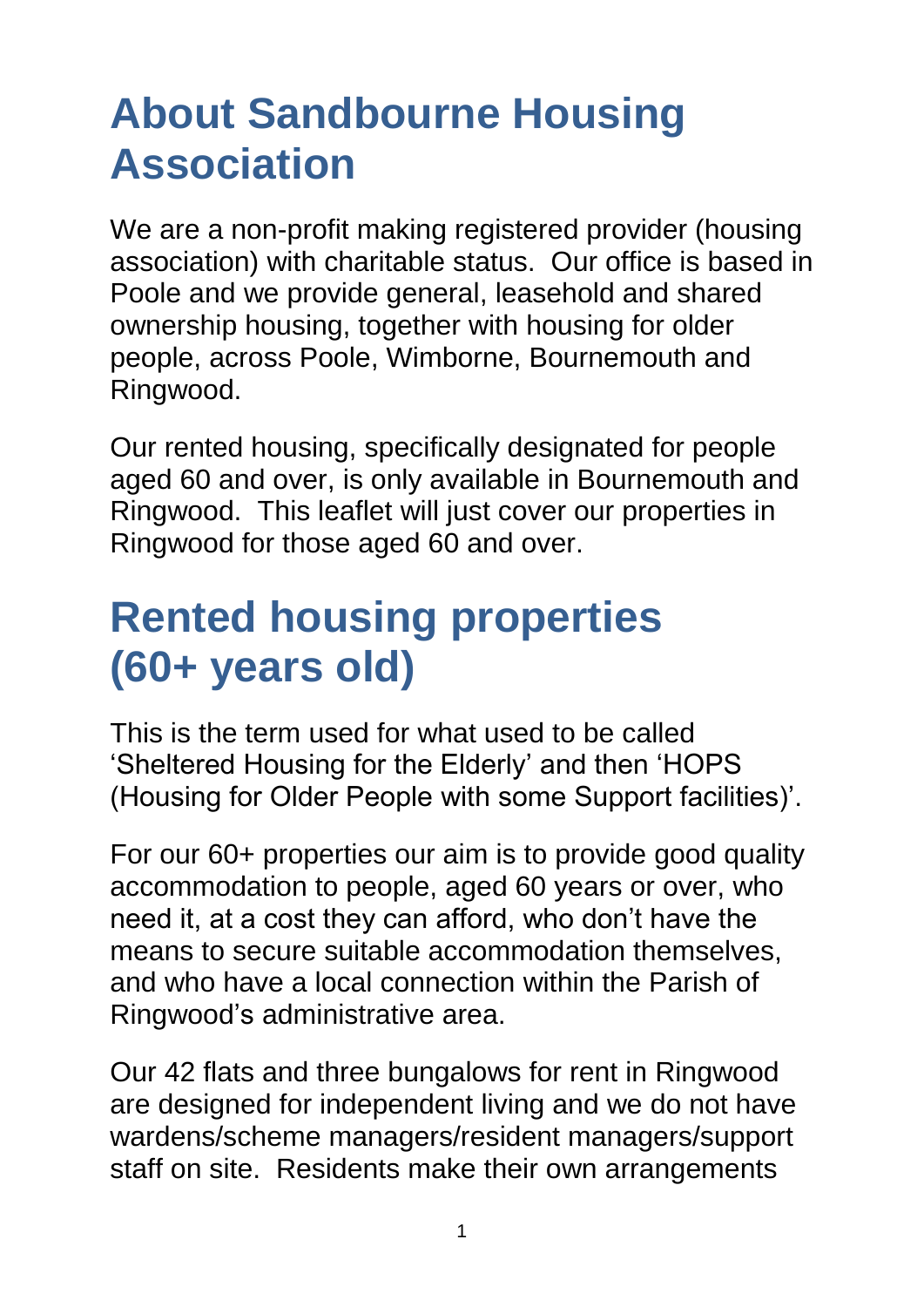for their own carers, domestic help, etc, although we do have a housing team who are available to direct residents to the right sort of help and support, if they need it.

Sandbourne are one of the few housing associations that still hold a waiting list for its rented over 60s properties in the New Forest District Council area.

If you think you might be interested in applying to go on our waiting list, why not contact us for a housing application pack. You'll find the details on the inside cover of this leaflet.

You can also look on our website for more information and to view a slide show of our properties: [\(www.sandbournehousingassociation.org.uk\)](http://www.sandbournehousingassociation.org.uk/).

The New Forest District Council's Homesearch Team also refer applicants to us.

# **What do we offer?**

All flats are set in landscaped communal gardens with non-allocated tenant parking and some designated disabled parking.

Most blocks have a stair lift (in the communal entrances), a door entry system and emergency call facilities (new tenants can arrange their own emergency call service).

In addition, all residents have access to/use of communal laundry room facilities at each site.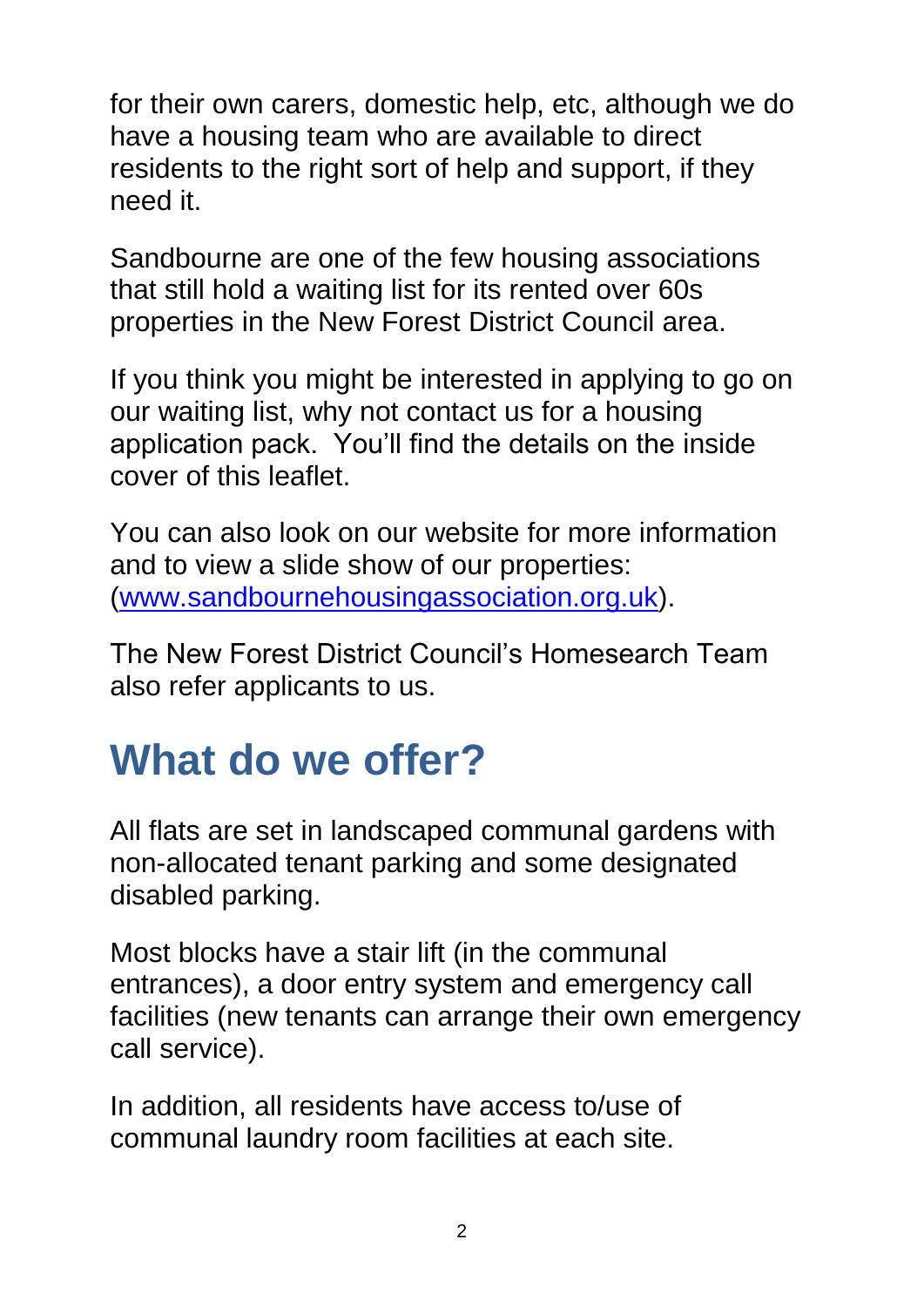Our bungalows are set amongst other, privately owned, bungalows in Ringwood.

### **Where do Sandbourne have properties for those aged 60 and over in Ringwood?**

We have three sites of flats in Ringwood. These are:

| <b>Christy Close:</b>                                |                                                                                   |                                                    |  |
|------------------------------------------------------|-----------------------------------------------------------------------------------|----------------------------------------------------|--|
| 88 Hightown<br>Road<br>Ringwood<br><b>BH24 1NP</b>   | 8 x one-bed<br>flats                                                              | in                                                 |  |
| <b>Guys Close:</b>                                   |                                                                                   |                                                    |  |
| <b>Addison Square</b><br>Ringwood<br><b>BH24 1PQ</b> | 14 x one-bed<br>flats<br>and<br>4 x two-bed<br>flats (2 ground/<br>2 first floor) | $\overline{\mathbb{D}}$ if $\overline{\mathbb{D}}$ |  |
| <b>Mary Mitchell Close:</b>                          |                                                                                   |                                                    |  |
| Lynes Lane<br>Ringwood<br><b>BH24 1EH</b>            | 16 x one-bed<br>flats                                                             |                                                    |  |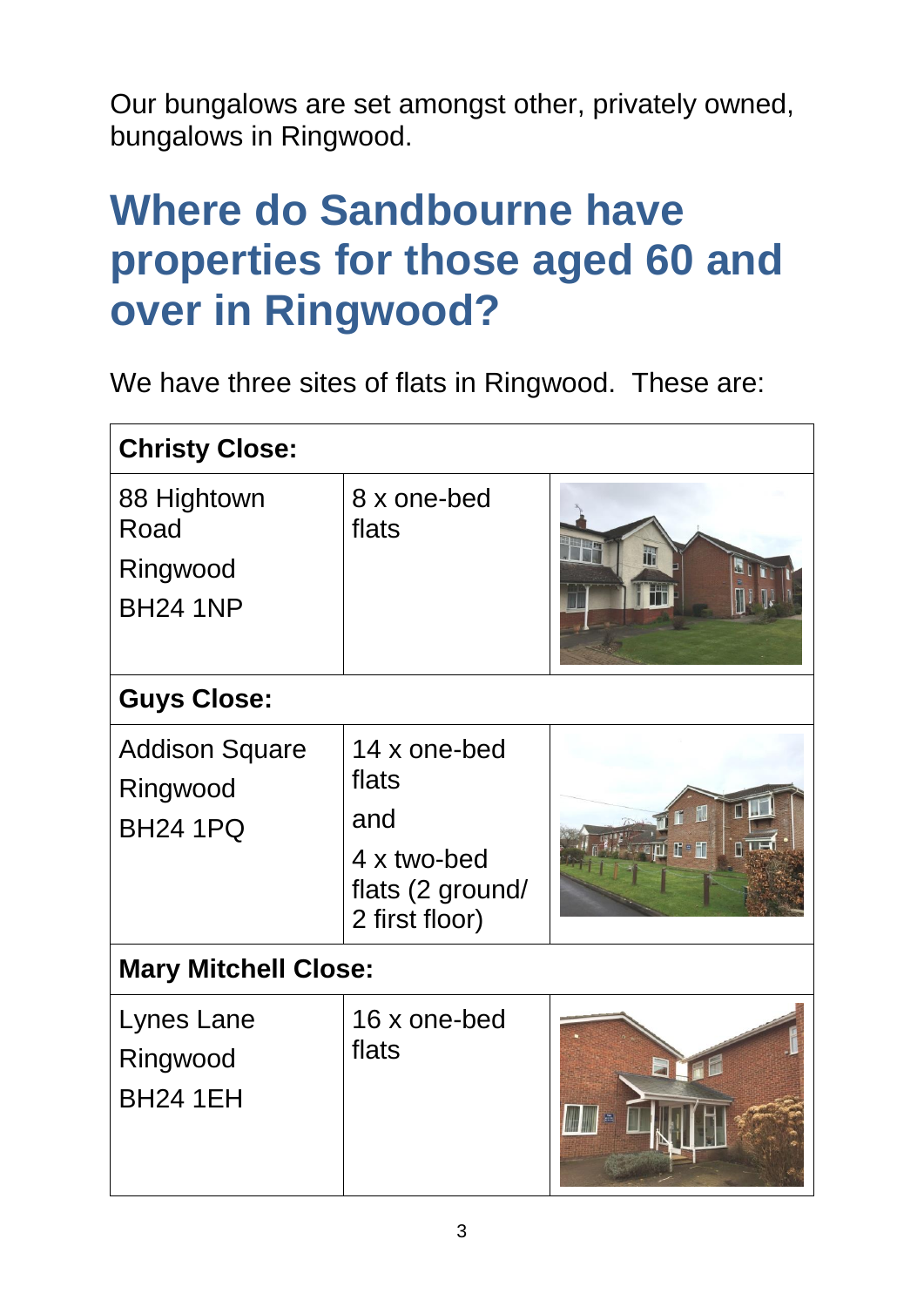We also have three bungalows in Ringwood at:

| <b>Addison Square:</b>      |                                                                          |   |  |
|-----------------------------|--------------------------------------------------------------------------|---|--|
| Ringwood<br><b>BH24 1NP</b> | 1 x three-bed<br>bungalow with<br>a garage                               | H |  |
| <b>Hightown Gardens:</b>    |                                                                          |   |  |
| Ringwood<br><b>BH24 3EG</b> | 2 x two-bed<br>bungalows<br>both with a<br>garage in a<br>separate block |   |  |

#### **What else is included?**

All properties are initially let as starter tenancies before becoming assured tenancies at government regulated target 'social' rents, giving long-term security to tenants. Rents include a service charge to cover such items as the door entry system, window cleaning, garden maintenance and, in some cases, a garage (bungalows only). Plus, in some cases, heating, lighting, hot water and electricity are included in the service charge costs.

All properties are let unfurnished and all tenants at the flats have access to all communal laundry equipment on all sites.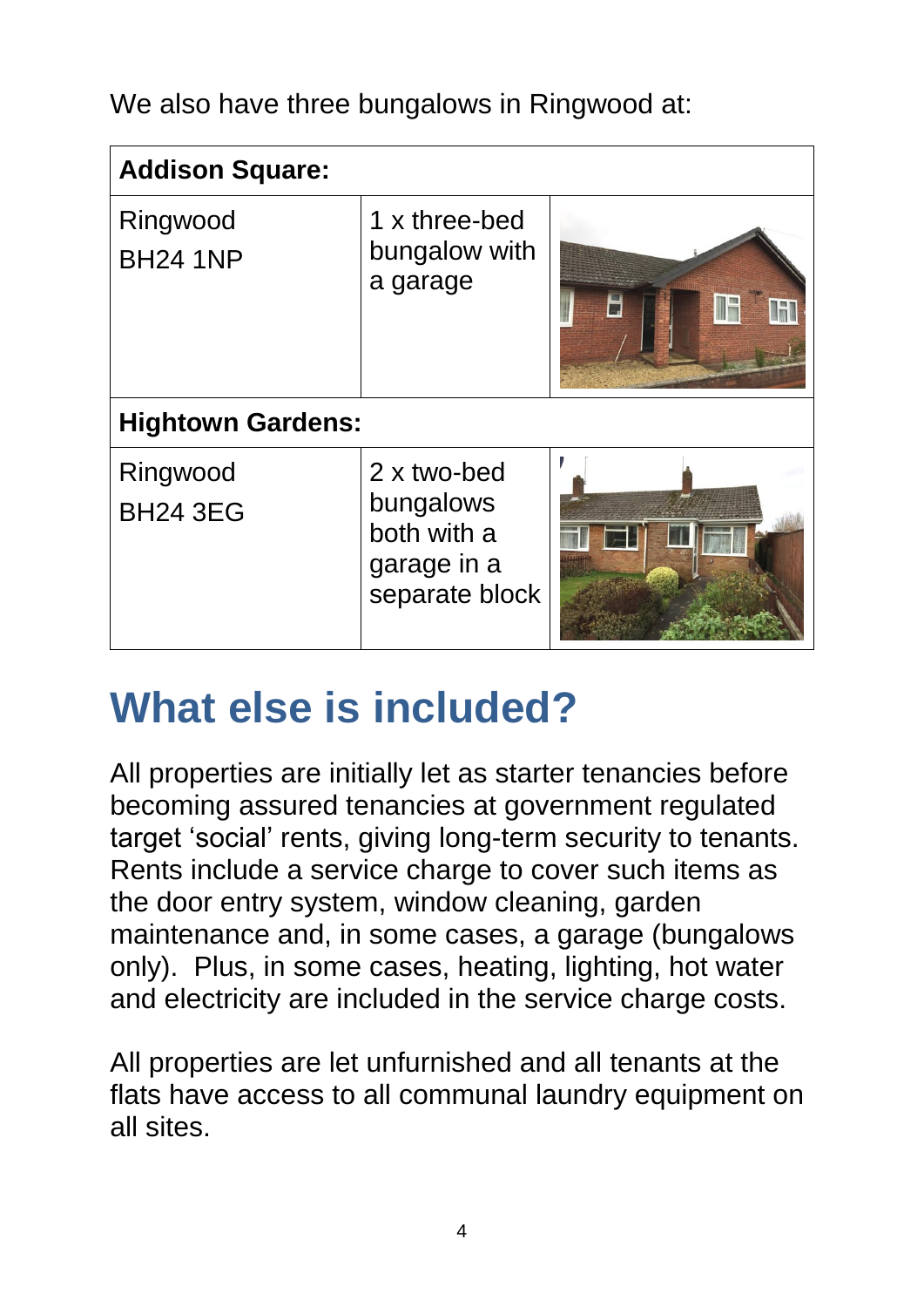Guest bedrooms are available to book at our Bournemouth sites, for use by visiting family and friends etc, at a daily charge.

We are responsible for all external and communal area decorations and repairs.

Animals are sometimes permitted, subject to our prior written consent.

#### **What about staff?**

We have a housing team who offer tenancy related services for all our 60+ properties, but we expect people to be independent and make their own arrangements for domestic and personal care/support services, as necessary.

Many existing tenants have a call system providing emergency contact cover to the flats (not bungalows) on all sites, 24 hours a day, 7 days a week, 365 days a year. However, new tenants can now organise this with a service provider of their choice.

# **So, what do I do if I'm interested in applying?**

Contact our registered office by phone, email or in writing (details on inside back cover) and we'll send you an application pack. Alternatively, you can download the information and an application form from our website: [www.sandbournehousingassociation.org.uk.](http://www.sandbournehousingassociation.org.uk/)